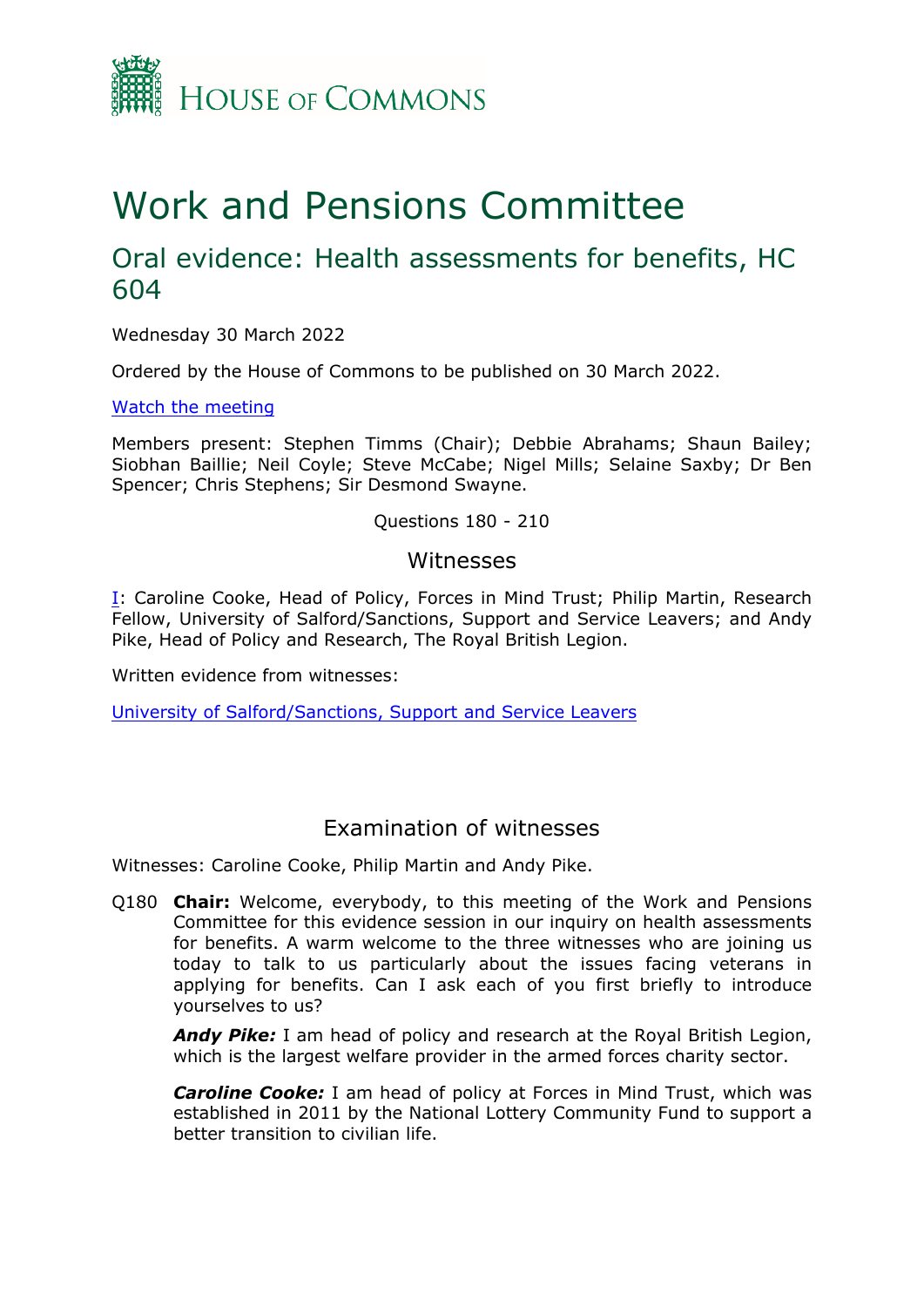

**Philip Martin:** I am a research fellow in the Sustainable Housing and Urban Studies Unit at the University of Salford.

Q181 **Chair:** Thank you all very much for being with us. You have all made quite long-term observations of the experience of veterans with health assessments for DWP benefits. How do each of you characterise those experiences and how, if at all, is the experience different for veterans compared with others?

*Andy Pike:* The experience of veterans going through the benefits system is varied. For some it will work out well. For others it will be a different experience from that of a civilian potentially going through it.

To say a brief bit about why it is different, there are compounding factors. First, you have to remember that the time when a veteran may be accessing benefits from a civilian system will be at a point when they have just discharged or medically discharged out of service, which means that they will access a civilian world for potentially the first time in their lives. They will go through a medical discharge potentially unexpectedly as they leave that culture behind. They will also potentially go through an assessment for being medically downgraded and then discharged, plus go through a compensation scheme, plus work out their armed forces occupational pension. All these things compound at a point when they have to then access a benefit application at the same time.

That moves to another reason why it is then a slightly different experience. They come from a military culture. A veteran with a military culture ingrained in them may find themselves accessing a benefits system but they are not used to being able to describe their symptoms due to the stigma that they may find in service around talking about mental health conditions, for example. They were maybe used to downplaying that condition and wanting to present themselves smartly, which could then mean that they do not get the outcome that they want or are looking for from their benefit assessment.

They will be faced with a benefit assessor who potentially does not have a good working knowledge of armed forces life and of more common armed forces conditions.

The last point I want to make on this is that if you are a civilian and you access a benefit, you have throughout your life had your care provided continually by the NHS. Of course, that is different for a veteran. While you are in service, Defence Medical Services will provide healthcare, which means you have your service medical record taking up a large proportion of the period of time when you may have got your injury or illness. Then it is incumbent on the veteran to get that service medical record out and to submit that as further information into the benefits assessment rather than having it all in one place.

A number of factors can compound there, which means that if you are a veteran accessing it, it may be slightly more complex or different and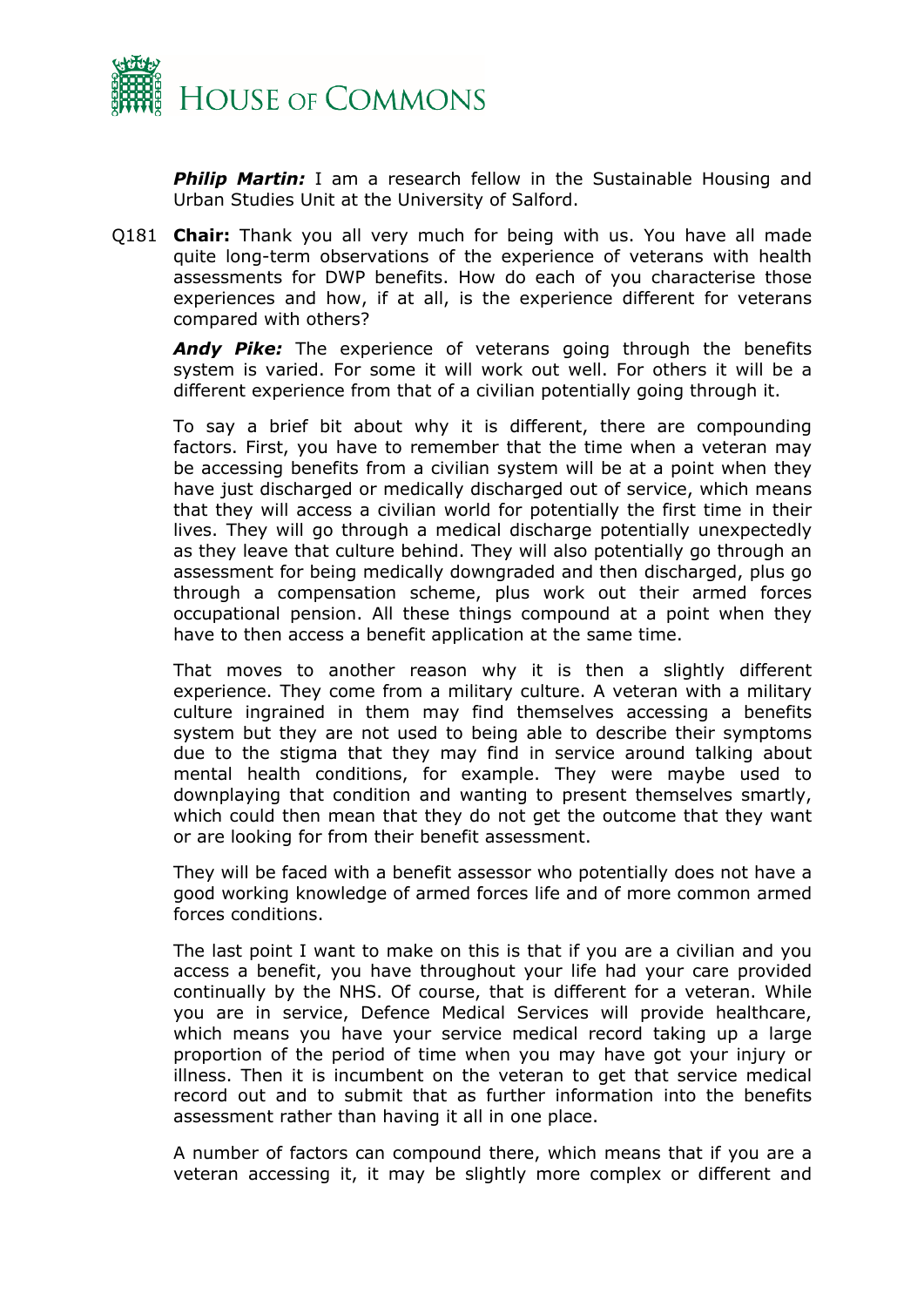

there may be a lack of understanding on the other side compared to a civilian doing it.

*Caroline Cooke:* As I think Andy said, the effect of a military mindset having a lot of pride and not wanting to seek help—is a key factor that may be slightly different.

It is important to say that only a small minority of veterans will ever go through the benefits system but, when they do, often their needs and situations are quite complex and complicated. They may have recently left. They may be in and out of work, struggling to find a career that suits. It is not a linear progression, which can make things more complicated sometimes.

When it is a case of medical discharge, often the service leaver will be in a state of shock. They may not have expected to be discharged when they were. They may not have had any information about the benefits system. They might be going through a forces compensation assessment all at the same time, meaning that they are quite confused when they go through the benefits claim process.

The research that we funded at the University of Salford showed a level of lack of understanding, I suppose, and people saying, "I have already been assessed as medically unfit to work. Why am I being assessed again?" They are surprised when that assessment is made by someone who is not a qualified clinician as well.

That is soon after service but the transition to civilian life continues throughout somebody's life once they have served. Our research also has an example of somebody claiming and being assessed for PTSD. The assessor said to them, "What year did you leave service?" They said, "1998", and the direct quote in our report says, "Well, shouldn't you be over it by now?" No. Of course, there is good practice in the assessment process as well, but those are some quite powerful examples. I will leave it there.

Q182 **Chair:** Thank you. Philip Martin, perhaps you can explain your work. You have been doing some long-term work for the Forces in Mind Trust. Tell us about that.

**Philip Martin:** Yes, thank you. I second what Andy and Caroline said. Forces in Mind generously funded us to undertake a QLR or qualitative longitudinal study into veterans' engagement with the benefits system. It started back in 2017. At that point we interviewed 68 veterans in our first wave, but there have been successive waves. We have had dropouts along the way. The initial cohort was a combination of people on employment and support allowance, jobseeker's allowance or universal credit, but many were on legacy benefits. In 2021 we recruited a parallel cohort of 41 veterans who were just claiming universal credit because we wanted to compare their experiences. Within that project are two parallel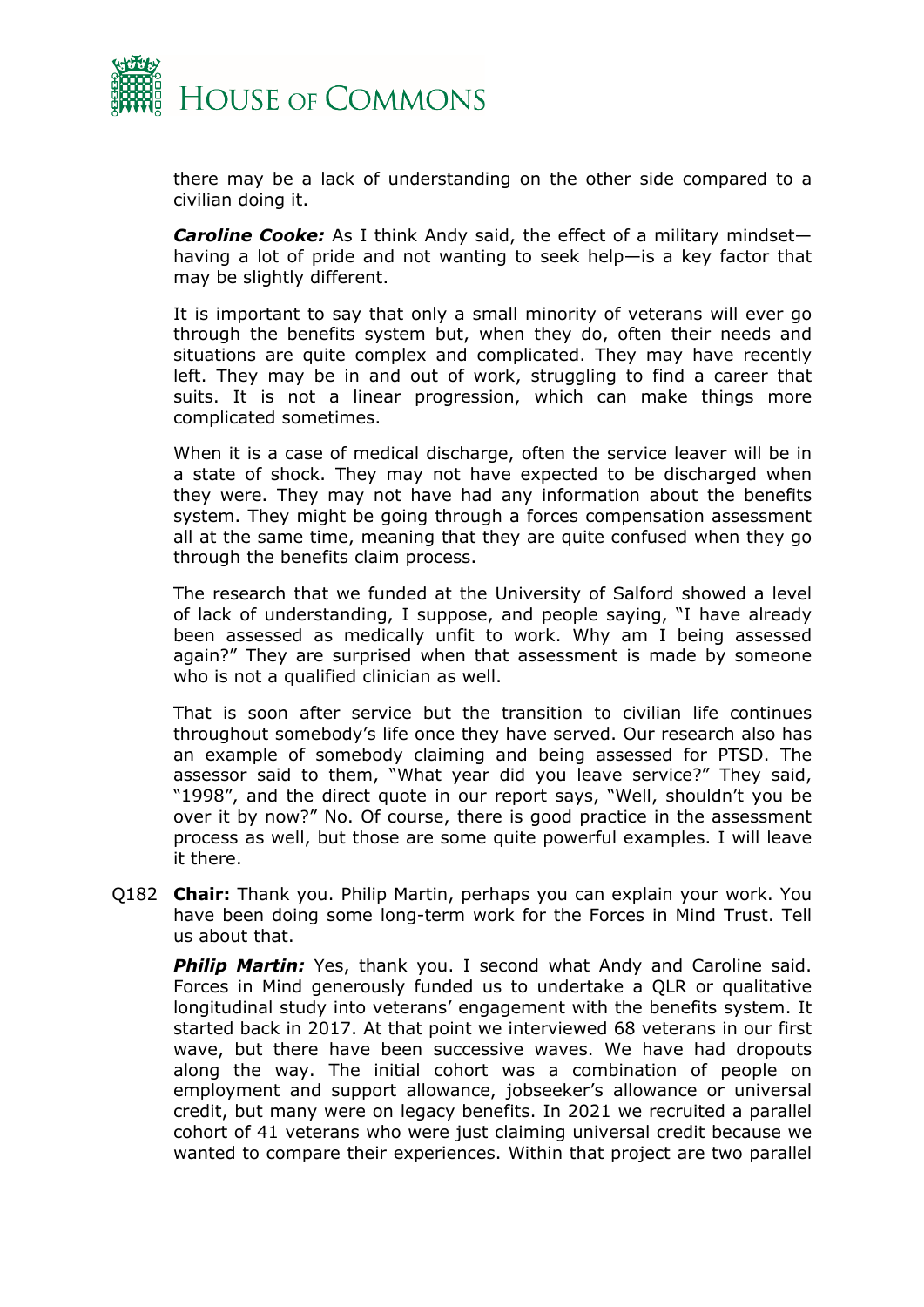

cohorts of veterans whom we are interviewing. The project started in 2017, as I said. It is due to finish next year in 2023.

Salford has also been doing other projects, including one looking at the impact of physical injury, again funded by the Forces in Mind Trust. We have done other research in the past as well, looking more specifically at things like the housing needs of veterans in areas of Greater Manchester, where we are based. We have a bit of a track record of looking at different aspects of veteran life.

If I can add to what Andy and Caroline were saying, veterans can access the benefits system at any time. They could have left maybe 20 years ago. Our cohort has men and women who served in the 1960s, 1970s, 1980s and 1990s. Some left last year. Their experience can be different, as Andy and Caroline said. We are talking about only a minority. However, most of those in our cohort are Army veterans. We have much smaller numbers from the Navy and the RAF. That partly reflects the higher bar at entry to get in there, and the skills and technical qualifications that people get within the forces.

If we have time, we will look at other issues as well. There is no one universal veteran who has a similar experience. The experience of women can also differ from the experience of male veterans.

You can come into contact with the benefits system 30 years after you have left because of a particular crisis in your home life or simply because of the changing labour market in the area that you are in. It could be the first time you have ever come into contact, and we see that. Others have left last year in the middle of the pandemic and there are no jobs to go to. The default is to try to claim universal credit in the mass of other people claiming universal credit at that time.

Q183 **Chair:** Specifically, based on your research among veterans who have undertaken health assessments for benefits, how has that experience been for them?

**Philip Martin:** The majority have a negative experience of health assessments. Do you want me to go into some of the details?

**Chair:** Yes, for a couple of minutes, some of the things you have found.

**Philip Martin:** We have seen a slight improvement in more recent times in terms of how empathetic the assessors are. Certainly, when we started, many people's experiences of assessments, either work capability assessments or the assessments for personal independence payment, were dire. A lot of veterans talked about how they were anxious and nervous going to the assessment. The assessment often retraumatised them and made things a lot worse afterwards. They were aware that often the assessors in the past were not medical professionals—some were but not all of them—and the assessment primarily concentrated on physical issues. That has changed. It has got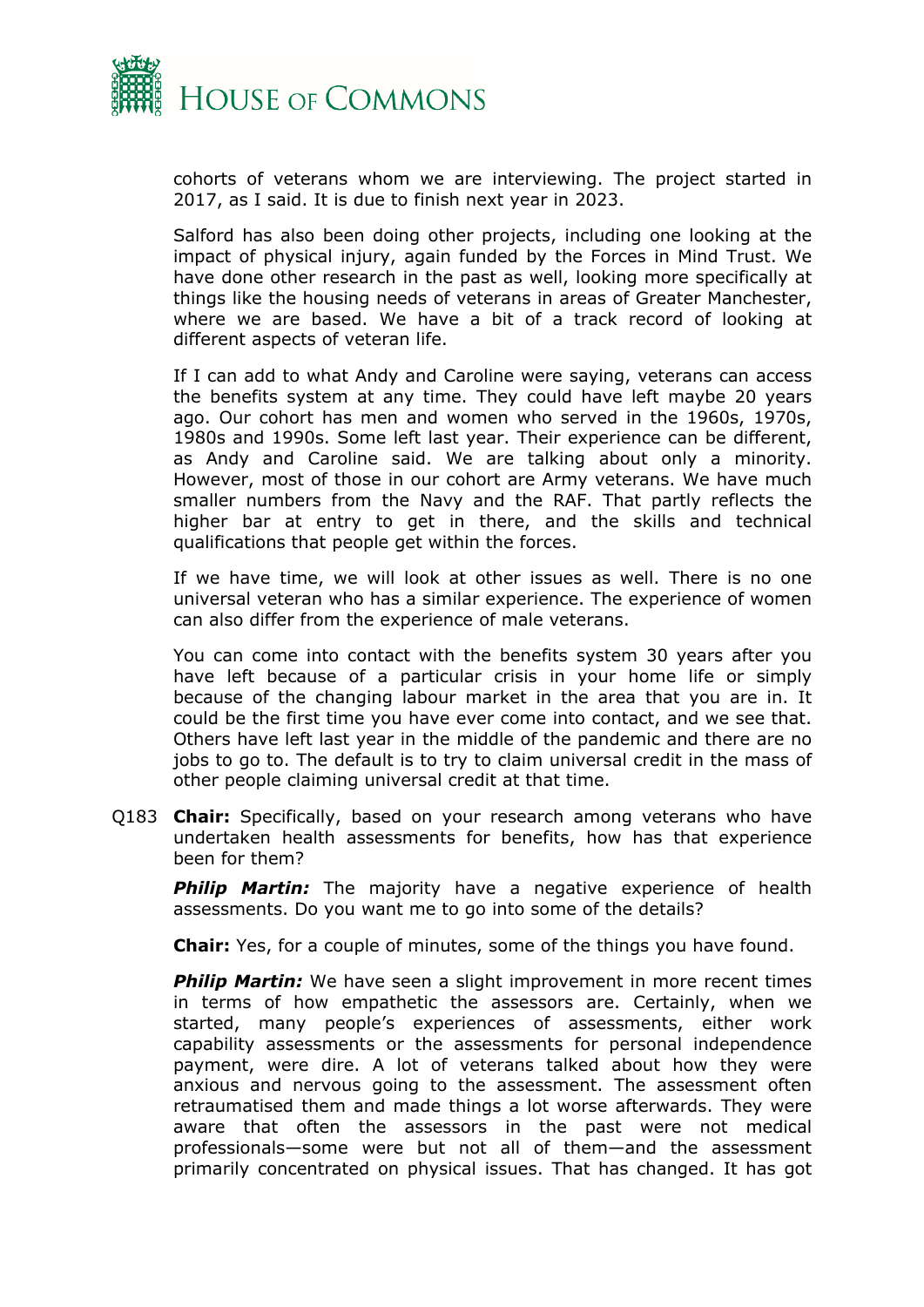

better. There seems to be now more empathy and more focus on mental health issues. But people often went prepared with evidence about their mental health, and then were not asked about it and were perplexed as to why.

Following on from the issue about military culture, a lot of the veterans in the research talked about not wanting to appear weak, certainly in public. In some interesting tales, veterans went into a room and they said, "Can you walk 100 yards?" They said, "Yes", and got down and did press-ups to show how fit they were. They scored zero and said, "What about my mental health and my PTSD?" They said, "No, clearly you are fit for work." That was not uncommon. That is an extreme example but it was common for people to go in, not naively but perhaps unaware the first time they went, especially if they went on their own, about what they would be asked and what responses would, if you like, ensure they passed the assessment.

Individuals talked about comparing their first assessment with their second assessment or their appeal and how it was different. People said they did not know anything about it the first time but when they went back they had more idea about what they were looking for. In some senses, that might sound like a cynical approach, but they felt the system was cynical in that way. They felt they needed to jump through those hoops. The first time if someone asked if they could walk 100 yards, they would say, "Yes, of course I can walk 100 yards. How do you think I got here? But I have PTSD." They did not realise that saying that then went against them.

That was the direct assessment process, but we also found that the leadup and the environment in an assessment centre, sitting there and waiting, built up a lot of anxiety. As I said, it helped to retraumatise people so that after the assessment it knocked them back for weeks or sometimes months at a time. That was a bit of an overview there.

Q184 **Chris Stephens:** We have a number of veteran charities in Glasgow South West and we always discuss these health assessments.

To pick up where you left off there, you said that people who have both physical and mental health conditions are poorly served by existing assessments because they do not take sufficient account of people's mental health conditions. What does DWP need to change for there to be parity between mental and physical health in assessments? For example, is it the pre-interview information gathering and how the interview is conducted or is it assessing the outcome? Would you suggest anything else to the Committee?

**Philip Martin:** There is no easy answer in that sense. Veterans have asked why they cannot use information from GPs or why they cannot use service medical assessments. I always say that for many of the people we come across, their condition did not emerge in service. It only emerged years later. You will be aware of the classic 12-year period for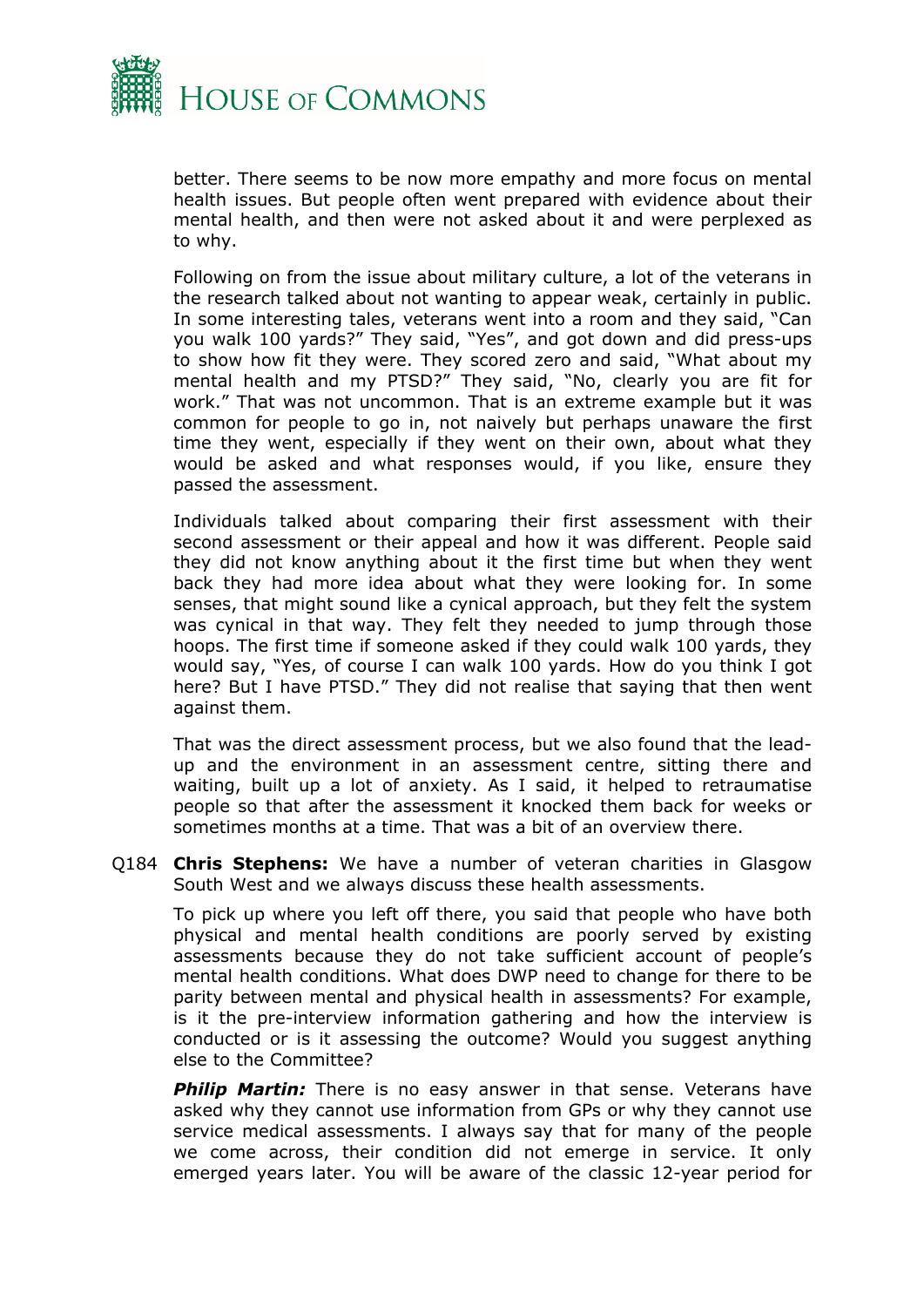

PTSD emerging. The transition was fine and they did not have any issues then. It was only much later.

In terms of how the DWP can work better, there has been some research on whether training is needed for assessors but rolling that out has a resource implication. The DWP, to be fair, has invested quite a lot in the Armed Forces Champions Network and I have also introduced the armed forces marker on the UC system now, but we have not seen how that will play out in the longer term.

My colleague Lisa Scullion has produced an article that I can send to the Committee about the use of a trauma-informed approach. It has been used in the NHS and has been used with veterans originally in Australia, New Zealand and possibly America. It uses a trauma-informed lens to work with people in different settings, whether health, housing or education. But as far as we know it is not used in the social security system. It is about minimising trauma, using principles of compassion, ensuring people's personal safety, giving them choice, and enabling them to feel they are in a trusted environment, can trust the individual, are able to collaborate in the decisions being made about them and are treated with respect. This trauma-informed lens has various pillars. Rather than having something done to you, you are part of that process and you are treated with respect.

That goes back again to that military culture. We find a lot of veterans that we research will say, "The military was the best job I ever had. I had respect. I had self-esteem. But in the benefits system I do not have esteem." That does not just apply to veterans, obviously, but there is a huge fall from a position where you are part of a respected team, you have status and you have kudos, to this position where you feel you are a nobody, as people have said. We definitely recommend the traumainformed lens as an approach and we advocate for better training around how assessors handle veterans.

There is a separate question about how veterans are accompanied to assessments. You can take someone with you. I am not exactly sure whether they can actually advocate on your behalf. My own opinion is that people should have a right to take someone of their choice with them and to take away a transcript of what was said, rather like you can ask your doctor for your medical record. It is your record. It is your information. You should be able to do that.

**Chris Stephens:** Thanks for that, Philip. I am certainly conscious that veterans' charities always try to ensure someone is there with them.

**Philip Martin:** That has a huge resource implication.

Q185 **Chris Stephens:** Exactly. Andy, veterans will have undergone experiences that many of us cannot contemplate. Is the fact that an applicant is a service leaver sufficiently flagged up early in the assessment process so that an interview can be suitably structured with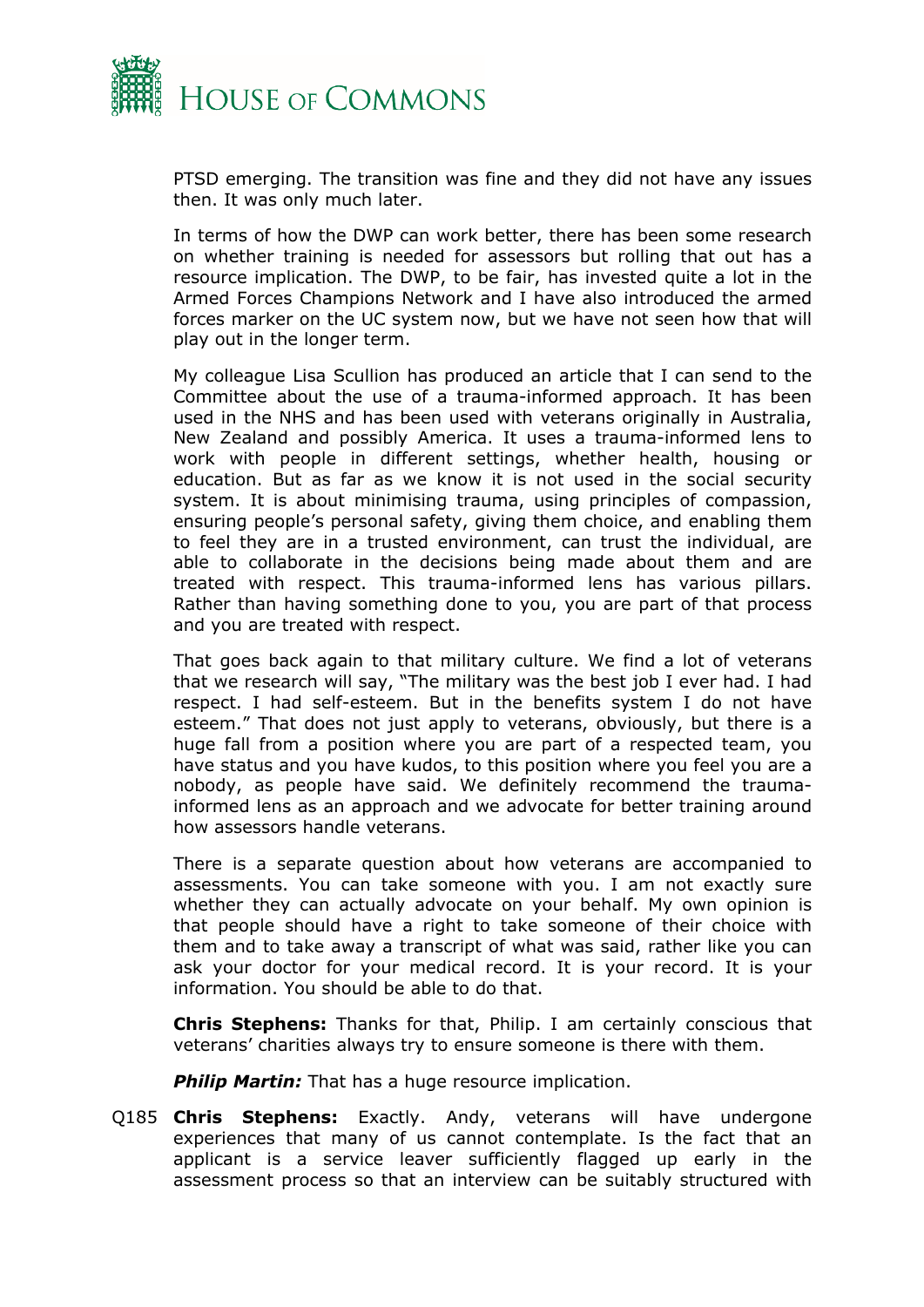

appropriate questions asked?

*Andy Pike:* The short answer to that is no. There is an opportunity on assessment forms to ask the question, "Have you ever served in the UK armed forces?" It has now been rolled out on the universal credit forms, although we are yet to see what is happening with that data. It is asked on the ESA form but it is not asked on the PIP form.

At the moment, nothing describes what happens when somebody ticks that. There is definitely scope for improving that journey so that if a veteran applies for a benefit, they can identify themselves early if they wish to.

It goes back to what Philip was saying about trauma-based care. You get an understanding. It was telling that in some research we carried out a couple of years ago only 8% of PIP claimants and only 6% of ESA claimants felt that their assessor had any knowledge of the armed forces or of armed forces-related conditions.

I am not saying necessarily that every assessor has to be a veteran and fully versed in all of these things, but if you can identify people early and make sure that the correct flags are put on the systems, the support that is out there could be brought in and service medical records could potentially be brought in. From the point of assessment, you have a month to turn around your application and it could take longer than that to access all the records that you need. There is definitely scope for making sure that people are flagged and that that data actually means something for the veterans themselves.

If I can just add a bit about what Philip was saying previously about mental health versus physical health, our benefits, debt and money advisers see a lot of concentration on physical health over mental health. We have had people who have made a claim primarily on the basis of a complex mental health condition who are then asked, "Can you hold a pint of milk above your head?", instead of anything about their mental health.

It goes back to making sure there is understanding, greater training and mechanisms put in place to ensure it is not just all reliant on a veteran who may face greater stigma from explaining their condition fully. Can we bring in more narratives from friends, families and carers? We know that somebody having PTSD has an impact on their spouse or their partner. Some evidence there could potentially be brought out.

If we could flag people, if information was provided and if training was provided, some of these things could then be brought out to make a smoother journey and create a better outcome for the veteran.

Q186 **Chris Stephens:** Thanks. Caroline, when veterans go to these assessments, they measure multiple conditions on occasions. Each person must have their own levels of physical and mental health issues.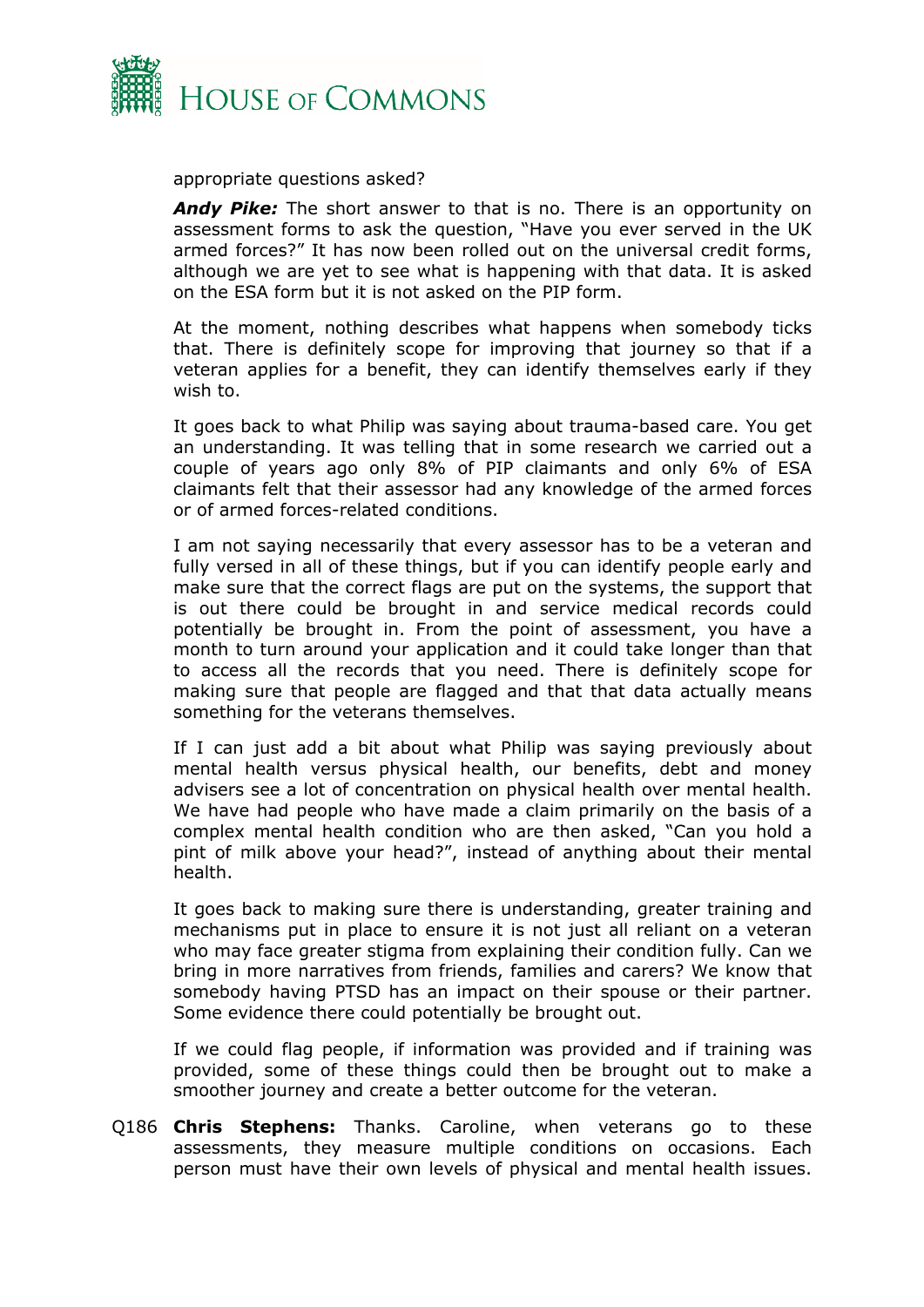

It seems we measure two variables to get to one number for their assessment score. Does that make any logical sense? Do we combine the scores sensibly for each of someone's multiple conditions?

*Caroline Cooke:* Certainly, there are improvements that can be made but, essentially, it is the way the scores are accrued. Veterans need to know that at the health assessment there is an adequate level of expertise. That is not to say that it has to be someone who is hugely clinically qualified but someone with sufficient knowledge of physical and mental health conditions that specifically affect people who have served and what that means in practice, alongside having knowledge of how the forces compensation and pension scheme impacts benefits, too. If someone is in an environment where they are comfortable enough to disclose their medical information at the assessment and supported in the way described, whether it is physical or mental, if their real health issues are properly communicated, the scoring becomes not less important because that is what results in the benefit but not the central tick-box approach that sometimes happens.

Q187 **Chris Stephens:** What is one productive change to assessment scores or anything like that that would be straightforward in achieving parity?

*Caroline Cooke:* Better training and information that can contribute to that assessment.

Q188 **Chris Stephens:** Given the points that were made earlier about people being accompanied, certainly by a veteran charity, are you conscious that that must happen and that someone should have a right to have someone with them?

*Caroline Cooke:* Who accompanies is important. We funded some research into advocacy by The Advocacy People. I can circulate something later<sup>1</sup>. It showed that when someone is accompanied by another veteran and when they have access to peer support, it makes a big difference.

Q189 **Siobhan Baillie:** Just quickly, during some casework I have been doing for some veterans—and I have veterans in my family as well—I have been shocked to find out that Veterans UK does not have specific policies or any requirements to look after the mental health of veterans. Where does that come into this? Is that a gap? It is another big government agency that, in my view, could help to inform DWP and help with your work. Did you know about that policy issue?

*Andy Pike:* Veterans UK is a big touchpoint for veterans coming out of service because it provides primarily the pensions as well as the compensations for injured veterans. It is one piece of the puzzle.

<sup>&</sup>lt;sup>1</sup> "The witness highlighted to the Committee after the session that she was referring to the research linked to here - [https://s31949.pcdn.co/wp-content/uploads/Final-SROI-](https://s31949.pcdn.co/wp-content/uploads/Final-SROI-Report.pdf)[Report.pdf"](https://s31949.pcdn.co/wp-content/uploads/Final-SROI-Report.pdf)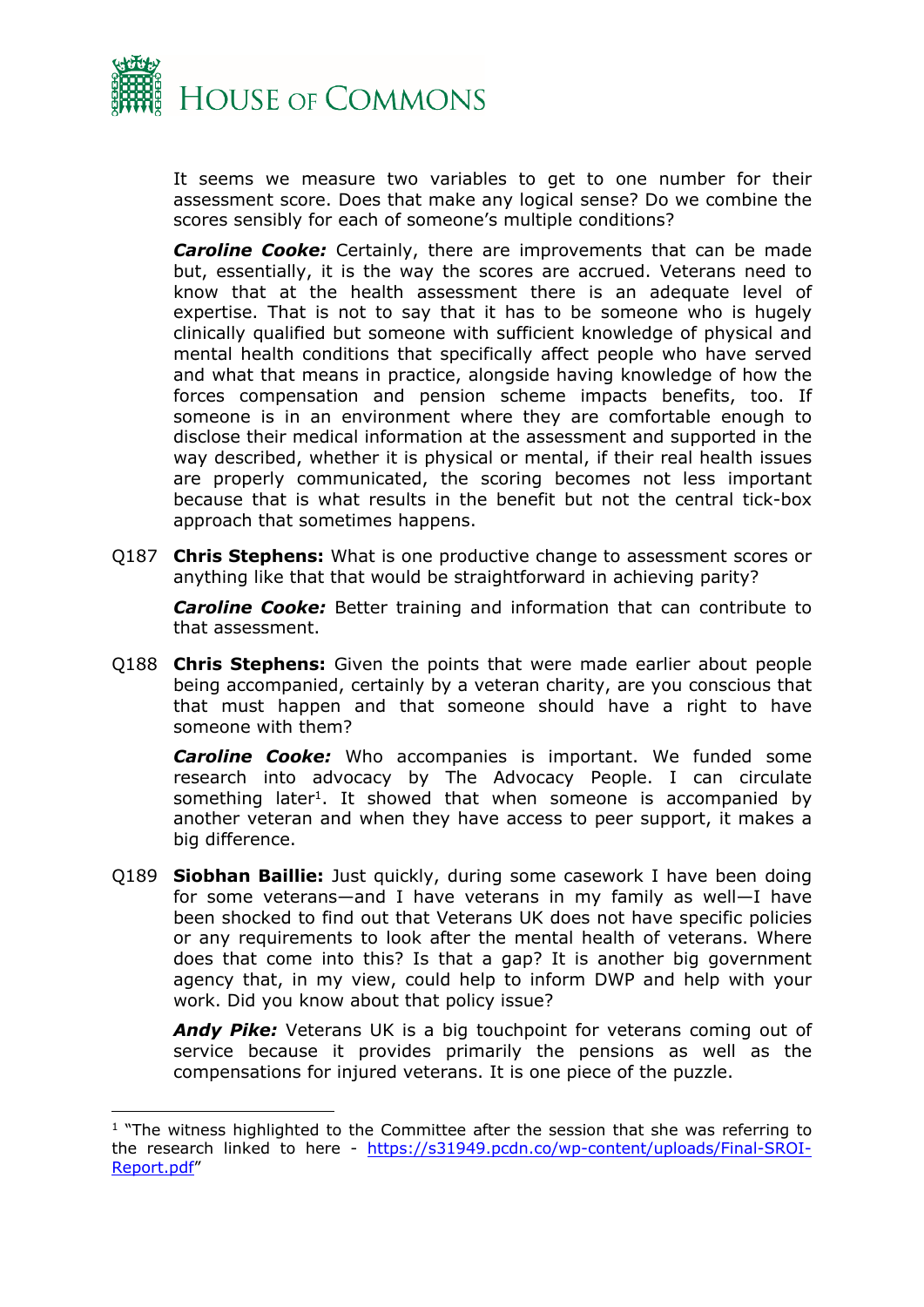

Equally, this leads to making sure that the systems are linked up. Veterans UK will have some information on a veteran. Defence Medical Services will have some information on the veteran. DWP will have some information on the veteran. Yet those systems do not necessarily talk very well. If somebody is going through with a mental health claim and has compensation for mental health, there are complexities in getting that compensation in the first place because they need to get a clinical diagnosis, which is not always easy for a mental health condition, especially when you are in service. If somebody has that, it can then inform the benefit claim that comes out the other side. Also, the NHS will have primary care support for that veteran going forward and that can help the process.

Q190 **Siobhan Baillie:** A veteran with mental health conditions going to VUK would expect it to have some sort of care, knowledge, duty or policy. Caroline, do you have anything to say about that?

*Caroline Cooke:* At least being able to signpost to the right people at the right time does not always happen. The changes happening at the moment and the introduction of Op Courage are making a difference but it will take time to come through.

*Philip Martin:* Yes. It is important to add that nobody lives their lives in categories. People will access things like Op Courage or, as it was before, mental health support at the same time as accessing a GP or housing support.

I want to add a couple of other things before I forget. Reassessment is a big thing as well. You can have a work capability assessment or a PIP assessment and then have another one two years down the line and then another one two years down the line. You reopen that whole issue again and again, which can be serious. Veterans will say, "You have that information already." Likewise if you do a work capability assessment or a PIP assessment, they say, "Why can you not share the information? I am telling you the same things." But it is a different system.

**Chair:** We will be coming back to those points. Thank you.

Q191 **Nigel Mills:** I am trying to just work out whether we should make a change to the assessor or the assessment or a change to the information the decision maker has and how they then use that assessment. It sounds a bit like you are saying the decision maker needs to know the background of the claimant. The assessment could be the one that everybody else would have but, perhaps for some people with mental health and trauma issues, the assessor needs to know more. How do you find the balance between changing the process for those two situations?

*Philip Martin:* It is tricky. I was thinking about that on the train down. If you ask GPs or mental health professionals to transfer information, it puts a burden on them to send that information over. It is a combination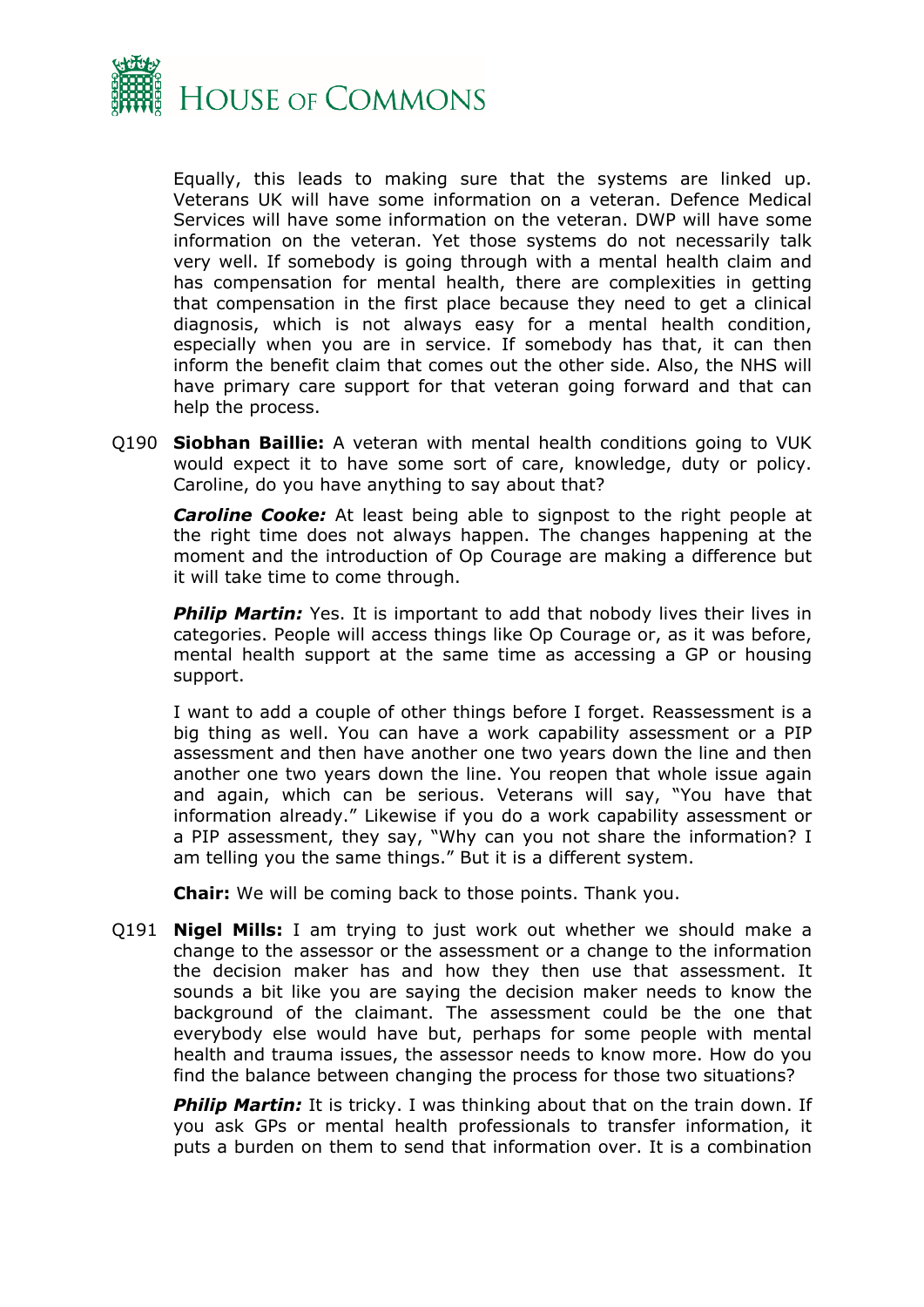

of having the assessors better trained and more empathetic and also having the information used more smartly.

Some of the assessors were medical professionals historically and some were not. You would assume that medical professionals were more empathetic than administrators. It is not always the case, though.

I do not know whether you have anything to add to that, Caroline.

*Caroline Cooke:* A lot of it is about having the right information at the right time. On the physical conditions side, we have some research coming out at the end of April, which shows that it can take up to 18 months for the service health records of someone who is going through the medical discharge process or has been discharged to follow through and arrive with their GP. In the meantime, if they make a claim, the GP does not have the full picture. It is about bringing records together and having that information submitted at the right time and the person being assessed knowing the right time for jobcentres to have given them advice so that they do not just turn up on the day to be assessed with their bundle of papers thinking they will be taken into account then.

Going forward, digital health records will be more accessible and information sharing and collaboration will all make a big difference.

*Andy Pike:* Caroline and Philip have covered it well. It is not an either/or about whether the decision maker or the assessment provider needs to ensure that they have greater training and awareness of the armed forces and what they do with the evidence presented. Both elements potentially need to have that training in place. It is rare that somebody can get their service medical record within that short timescale as part of their application. Even when they do, again from our research, only 20% of those claiming PIP believe that the assessor or decision maker even considered that service medical record fully, in their opinion. For ESA, just 8% of the people that we surveyed said that.

The assessment needs to reduce stress where it can for the veteran because that will have a longer-term impact on the veteran's mental and physical wellbeing and will create and enforce a barrier to accessing support. The assessment process needs to have that knowledge.

Also, the decision maker needs to know what to do with the information that is then provided when it gets to that end as well.

Q192 **Nigel Mills:** How many veterans go through these assessments a year? Do you have any feeling for the numbers at all?

*Philip Martin:* It is an interesting question. We do not know. As part of the research, we have attempted to engage with the assessment agencies. When we started the research we were not engaged with the DWP directly, but that has changed now and we have much more communication with the DWP. The level of interaction with us is much better.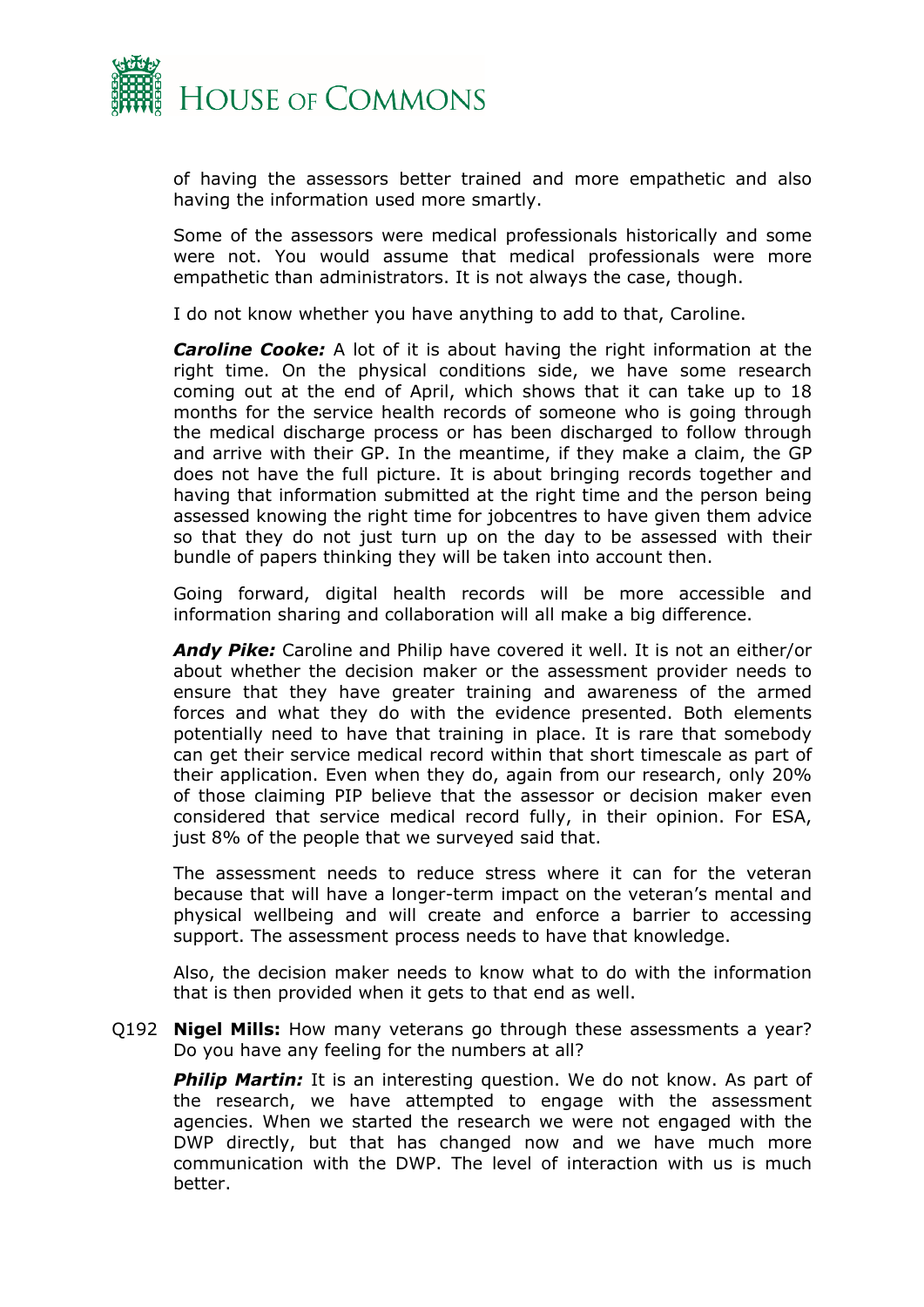

The missing link or the bit of the puzzle that we have not yet engaged with is the assessment agencies. There have been challenges in talking to them for the purposes of the research. I am not sure exactly why that has occurred. We do not yet have that insight into understanding how their decision-making structures operate, how assessors are trained and how the system works on a practical, day-to-day basis or the data out of it. While the DWP is moving towards being more open, the assessment agencies are not at the moment. That is a sticking block.

Q193 **Nigel Mills:** I ask because it is quite hard. If we have enough veterans claiming and needing assessments to have one or two specialist assessors, they will not be in the right geography and then they will not have the other specialist knowledge that you want. If you try to blanket train everyone, it will be one of those training courses that you did two years ago and you cannot remember when somebody comes around because you never see them.

What balance do you want? Do you want to have a specialist veterans assessor and accept inconvenient geography or video assessments, or do you want better across-the-board training and hope people remember it if they do not use it often?

*Caroline Cooke:* The approach that has been rolled out at the moment by DWP is to be commended. The additional funding that came in—a small amount for armed forces champions to be properly trained—is a good approach but it needs to be rolled out more quickly and it needs more investment. Having those key individuals with that role is a good solution.

It is variable, though. Some people working in jobcentres will say, "Yes, I was told that I am the champion now but I do not really know what that means", whereas others will have amassed a good level of expertise that they can share. Not everyone has to have it but they know who the champion is and, if they have a claim from a veteran, they can seek that information themselves.

*Andy Pike:* Again, I completely agree with my colleagues here. To add to it a bit more, we at RBL have had some engagement with the assessment providers via generic forums they hold and they have been good. They have condition insight reports, which we have helped to contribute to. Armed forces and veterans champions are being rolled out. But as Caroline says, there has been a huge amount of investment in armed forces champions within Jobcentre Plus in DWP, which we fully welcome, but we do not actually know how well they work at the moment. It seems variable.

Back to your original question about how many veterans go through these assessments, the crux of the issue is that we just do not know. If people are not recorded or having the opportunity to identify, not only are they cut off from potential avenues of support but also we do not know the scale of the problem. We have a benefits, debt and money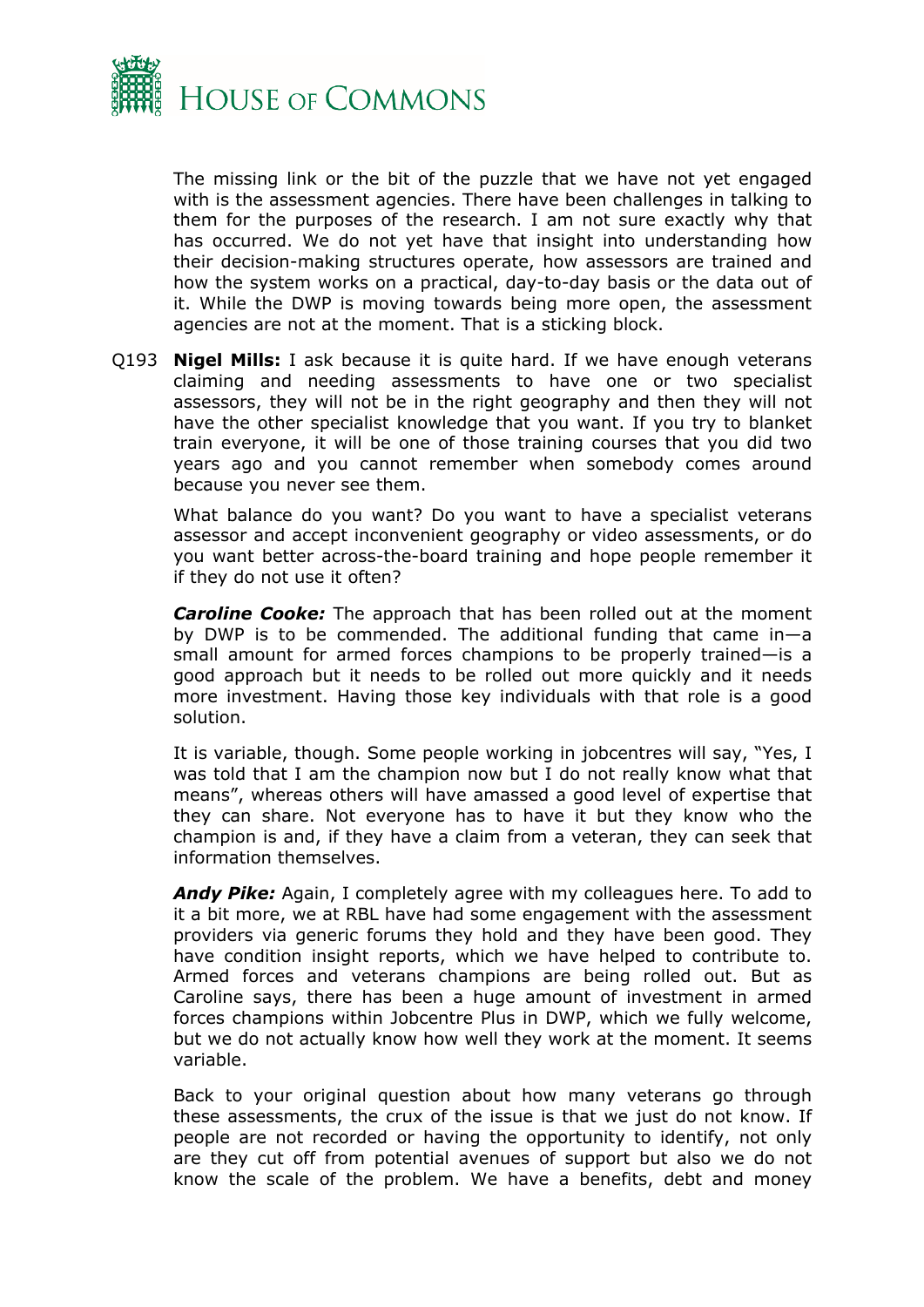

advice service, which supports about 2,000 people a year, but those are the ones who have come to us.

**Philip Martin:** A related issue, Andy, is that because the assessments have a bad reputation, veterans have said to us, "I am not applying for it. I might be entitled to it but I will not do it because I have heard from other veterans that it is such a nightmare." People out there have not gone through the assessments because they do not want to have that experience even though they might be entitled to it. That legacy of what has happened to other veterans then has an impact. You could ask how many veterans go through assessment. If you had the number, it would not necessarily represent the true level of need in that sense.

*Caroline Cooke:* Could I finish off on the number?

**Chair:** Briefly, if you would.

*Caroline Cooke:* The veteran marker was only recently introduced but, as time goes on, analysis of how many veterans will come through the system. Also, the question, "Have you ever served?" is now included in the census, which means that we will have better knowledge on numbers going forward.

Q194 **Sir Desmond Swayne:** Would a right on the part of the applicant to request an assessor with appropriate knowledge of the condition that they suffer from improve the quality of the decision making? Is that deliverable in practice? Do not all speak at once.

*Philip Martin:* Yes, I think we all support the introduction of such a thing. It would take time, though, and the allocation of sufficient resources to do that.

*Caroline Cooke: Yes and yes.* 

Q195 **Sir Desmond Swayne:** Do you accept, then, that that fundamentally changes the nature of the assessment from a functional test to some form of medical examination with medical expertise?

#### *Caroline Cooke:* No.

*Andy Pike:* If, say, complex PTSD is the reason you go for an assessment, it is not necessarily always about making sure that the person you speak to is an expert in complex PTSD. That is not necessarily, in your words, practical to roll out for every condition and every variable.

We need to make sure that assessment providers have points of contact where an assessor can find out the information that is necessary and, if we flag that somebody coming forward is a veteran, they are able to see that in advance. They will know that potentially they need to have a greater knowledge of the armed forces culture so they know what to look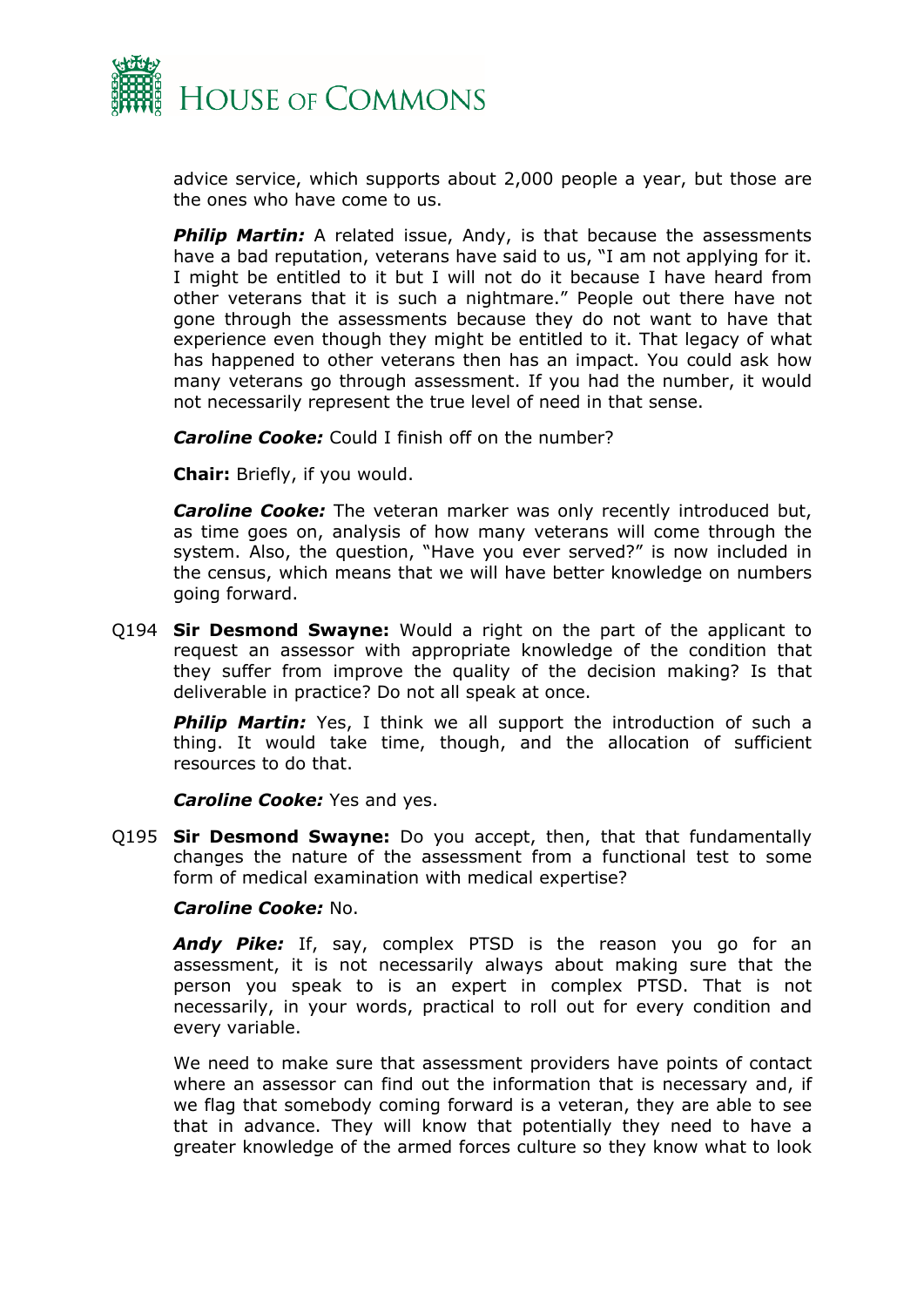

out for. Regular training and awareness sessions within all assessment providers would be useful.

We can probably get to a halfway house on this, which would be a practical way of rolling it out. Armed forces champions are a way of doing that, as are more condition insight reports. With the good practice that we have heard, people have come back from assessments and have reported it as a good experience because they were speaking to a former nurse and veteran. I am not going to ask that everybody who provides an assessment is a veteran but has an understanding.

**Philip Martin:** I second that. In our research, we have never had a veteran say, "I want a medical expert there." They have said, "I want somebody who understands what I have been through and what I am going through and can understand where I have come from in terms of the armed forces." People do not necessarily want a medical expert who will examine them but someone who has empathy, compassion and understanding of where they are coming from.

**Chair:** Thank you. Selaine Saxby?

Q196 **Siobhan Baillie:** Sorry, Selaine has to go, so I will pick up her question to Philip. You have recommended trauma-informed care. You have touched on it already. How would the work capability assessment look different from the existing in practical terms with the assessor and the process? What do you suggest?

**Philip Martin:** You can take practical tests to make the environment less stressful and more compassionate. We were talking earlier about how some veterans' choice is a key part of trauma-informed thinking. Some veterans prefer face-to-face meetings because they can look people in the eye, which can be important for certain conditions. Some prefer overthe-phone assessments because they do not have to physically go somewhere. As we were saying before, if a trauma-informed lens was used and implemented, it would give much more choice to the individual going for the assessment. For those who do go physically, it would be an environment that puts people at ease and would not simply be processing people as part of an administrative process.

The assessment would not start from a position of probing and trying to find out the severity of a condition. The questions are framed differently. It starts from a position of believing the person and then trying to understand how that affects them. It involves a change in the structure of the assessment questions and maybe even a change in the physical layout of the room that the person is in, so it is not an adversarial environment in that sense.

Q197 **Siobhan Baillie:** Would you need the veteran to have had a diagnosis of PTSD to get to this point with this trauma-informed approach or should it just be off the back of the "veteran" flag?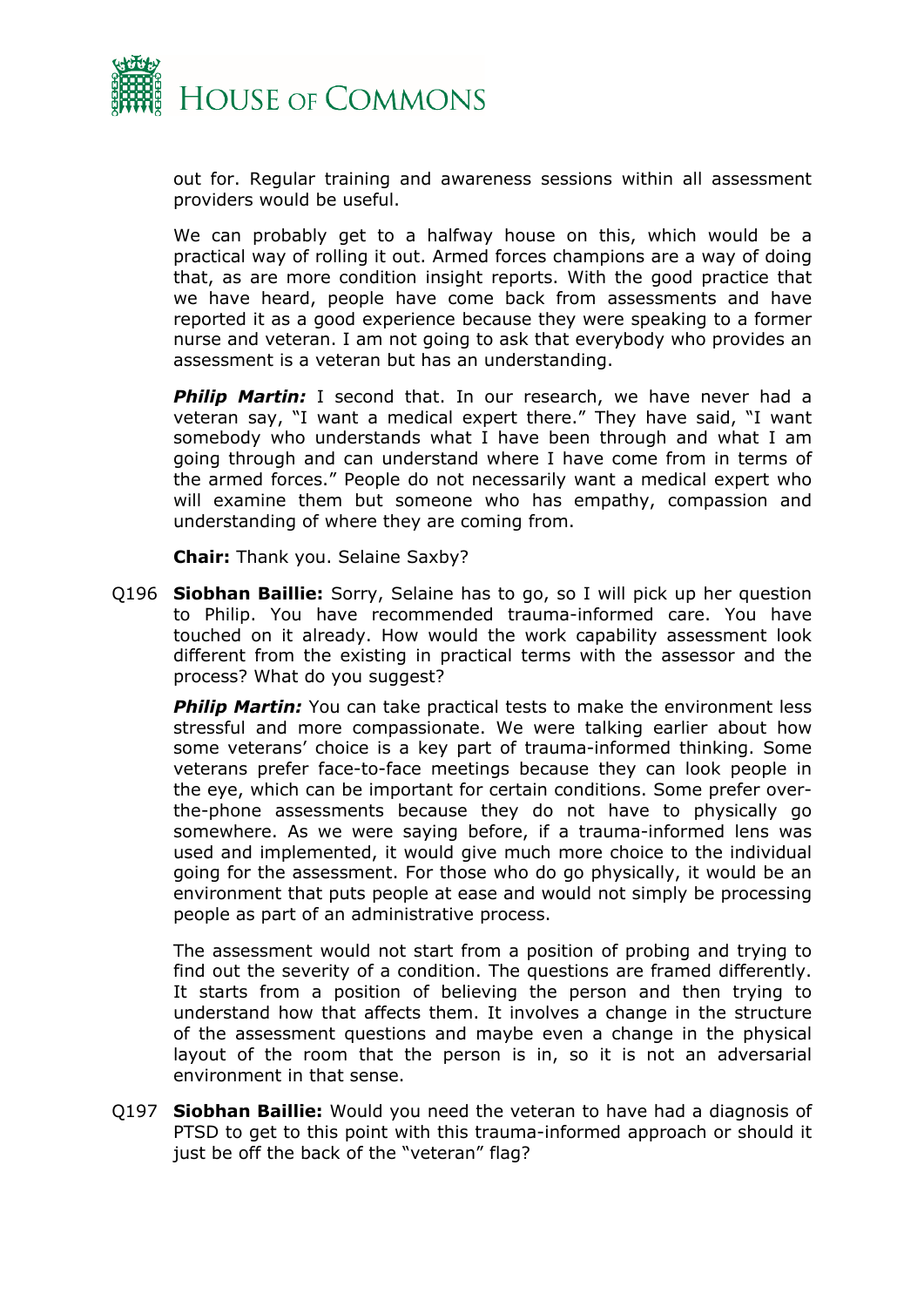

**Philip Martin:** It is an interesting question because not everybody has a diagnosis of PTSD. It can depend on where they are in the—

**Siobhan Baillie:** PTSD is just an example. It could be another diagnosis.

*Philip Martin:* It certainly needs to be—pardon the pun—flagged up. If they have been recorded as a veteran, it should be taken into consideration. There has been some number crunching of the 41 people in the UC cohort. About 30 of them said that they had some kind of serious mental health condition, whether it was anxiety, depression, bipolar or PTSD, not all of which were diagnosed formally. Again, you go back to that point. Do you say, "I am not sure if I believe you unless I can see a formal diagnosis"? People may be accessing some kind of service anyway. Not everybody is. Some people access veteran support organisations because of past bad experiences with the health service.

Q198 **Siobhan Baillie:** If it is okay with you, Chair, I will wrap my next question into this because we talk about assessment so much. It is an open floor to both of you.

How would a trauma-informed approach look? Also, what would you like to see changing with the assessments? This is about DWP and the health transformation programme. We are looking at making changes like fewer reviews and paperwork versus face to face. What are your views on that?

*Caroline Cooke:* Flexibility is needed. An upside of the pandemic is people choosing whether they come in to be assessed in person or whether they do that on screen or by phone, as Philip said. Flexibility in place, having someone who is empathetic on the panel and feeling supported are things that will help veterans with common mental health disorders but every other person being assessed as well.

There is some good practice that could be rolled out more widely. Certainly, a trauma-informed approach to assessment is needed for people who do not have a formal diagnosis. It can take so long to get that diagnosis but it can still be traumatic to come to an assessment centre and to be asked to sit in a position that someone is not comfortable with. The veteran might only be comfortable sitting against a wall and not having anyone sitting behind them. All of those things are quite simple adjustments that could be made and would be good.

**Philip Martin:** To be honest, I have little to add to what Caroline and Philip have already said and I cannot add anything on trauma-informed care. I completely back up Caroline's point that flexibility is the key here. We found during the pandemic that veterans missed having a face-toface assessment and preferred to have a face-to-face assessment. We also found veterans who preferred to do it remotely or have a paperbased assessment. It is about trying to meet the needs of the claimant rather than necessarily go through the same process each time. It potentially is part of trauma-informed care to pick up on these things early. If somebody has suffered a significant trauma, has a mental health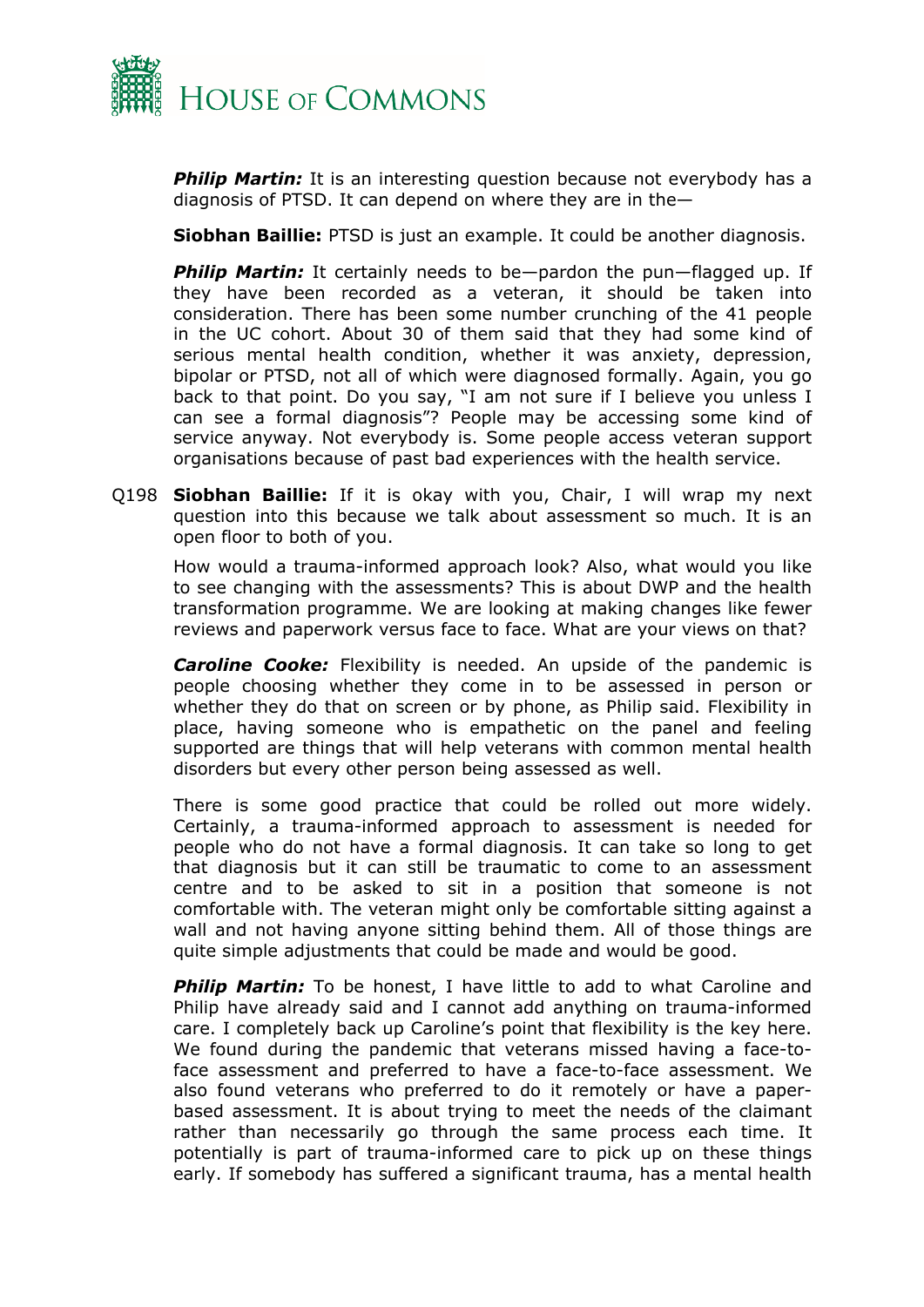

condition and cannot leave their house, calling them to a face-to-face assessment will not help the situation. In fact, it can exacerbate it. Build in that flexibility on locations, timescales and all of those things and take a more person-centred approach.

**Siobhan Baillie:** Most witnesses across all the panels will agree with that choice. Thank you.

Q199 **Debbie Abrahams:** Good morning, everyone. To pick up on something Caroline said in her opening remarks, I noted down that you said that a small proportion of veterans go on to claim social security. Is that just your view or do you have some numbers to support that?

*Caroline Cooke:* We do not have specific numbers but we can send you wider data on the trajectory post service.

One point I wanted to make is much broader about media portrayal of veterans and the mindset of the general public. In reality, most people who have served go on to have successful, fulfilling lives. I wanted to make that point as context.

Q200 **Debbie Abrahams:** Thank you. I appreciate that. We have heard in previous evidence to the Committee about huge problems in providing discharge and medical records and using the assessment. We recognise that. When a service board decides that somebody needs to be discharged as a severe disability, service personnel have accessed the new ESA, which does not require that assessment. How is that going? Is it useful? Is it working well?

*Caroline Cooke:* I will start by saying that the research that we funded on physical conditions on leaving service will not be published—I keep flagging it, though—until 27 April. Again, it shows that people's experiences are variable. It is working well for some and not for others. When it does not work well, it can be awful.

**Debbie Abrahams:** Okay, even with that new ESA. Philip, do you want to give a bit more detail on that?

**Philip Martin:** I have not actually been involved in that particular research project, but in general across all of the projects a defining theme is variability of experience. Some people get good experience and some people do not.

*Caroline Cooke:* We could send you more information in writing.

**Philip Martin:** Yes. We could send you the report as well when it is out.

**Debbie Abrahams:** That would be helpful. It is meant to smooth things for somebody who has been discharged as a result of severe disability but how it is going varies.

**Andy Pike:** I should say nothing because it is still fairly early on and we have not really seen how that interaction is working.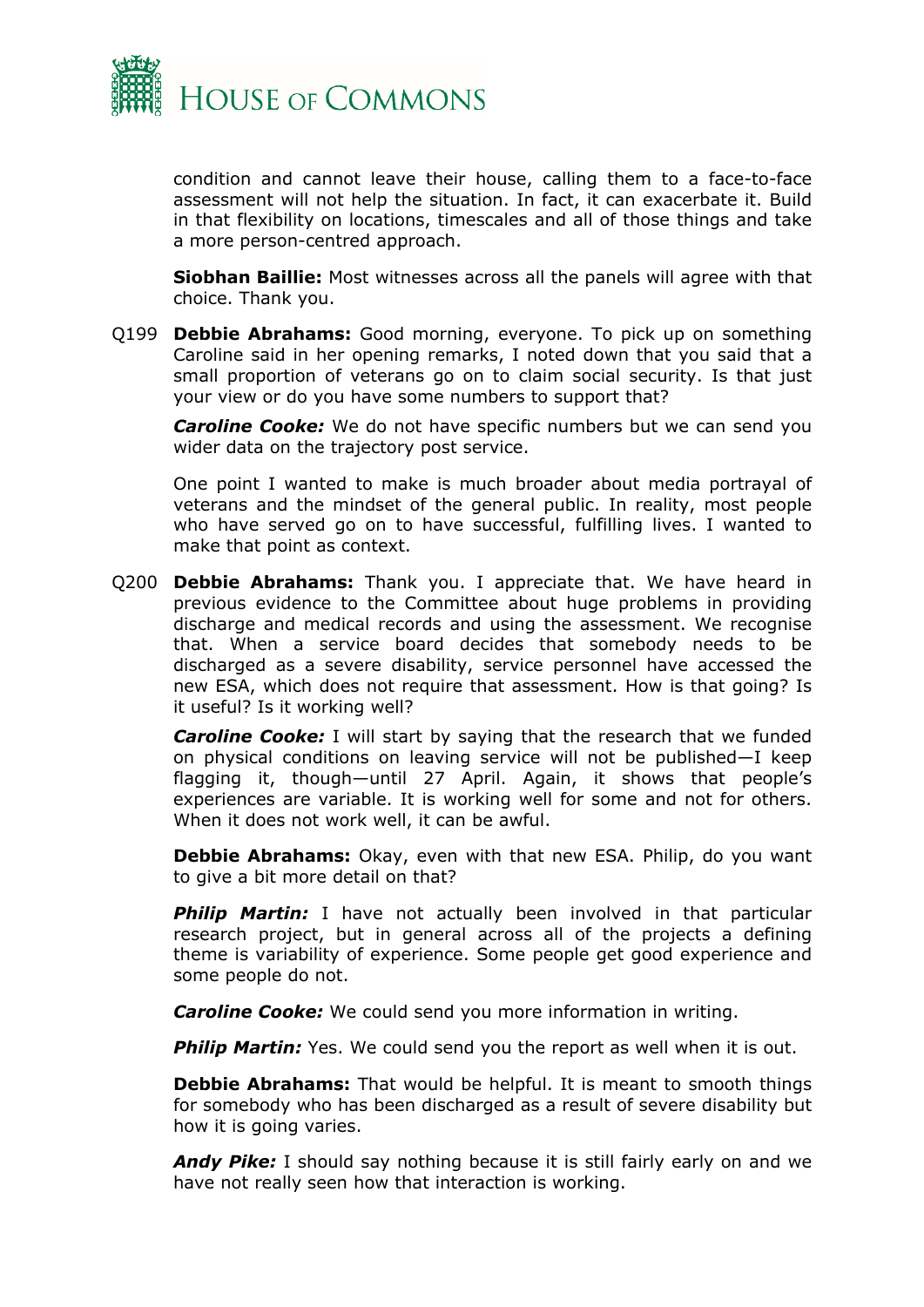

But I will flag that it will not ever be as simple as getting medically discharged and then being given ESA. If you were injured before 2005, you can get a war disablement pension. If you were injured after 2005, you get the armed forces compensation scheme instead. Then the armed forces pension scheme has a service invaliding pension element. All of these things will interact with an ESA claim. If you have a war disablement pension, you might get an allowance called UnSupp, which will crosscut it.

It is quite complex. We would always encourage people to get in touch with somebody such as RBL to talk to a specialist about it.

Q201 **Debbie Abrahams:** You are talking about other financial support. You are not talking about the actual process. What about the process? This is meant to, supposedly, smooth things out, isn't it?

*Andy Pike:* We do not have any evidence at this point to say whether it does or not. We would like to see, always, less unnecessary assessment and for information to be transferred smoothly between Government Departments. In theory there are positives within it, but we have not seen them coming through yet.

**Philip Martin:** We can send the report to you next month when it is published.

Q202 **Debbie Abrahams:** Are there any key things you might be able to tease out for us or is it premature before the report launch?

**Philip Martin:** I will ask the boss.

*Caroline Cooke:* Our lead professor, Lisa Scullion, was not able to attend today. She would be able to tell you more.

Q203 **Dr Ben Spencer:** Thank you for your evidence so far. I will ask you some questions on advocacy but, before I do that, I wanted to pick up on a couple of points you were making about the assessments and specialist expertise. I was interested to hear that quite a few people do not have any formal diagnoses of those mental health conditions, and may receive informal support and find difficulties going through the assessment process.

Is there an opportunity here for the assessment to act as a gatekeeper to get formal diagnosis and treatment so that it is not purely an assessment but also getting veterans the support that they need as part of the process? I can see you nodding.

*Caroline Cooke:* I am nodding because that is part of the role of the armed forces champion. If someone has served and comes to an assessment and has needs clearly unmet, having that level of knowledge of signposting is built into that model. But there is not enough of it at the moment.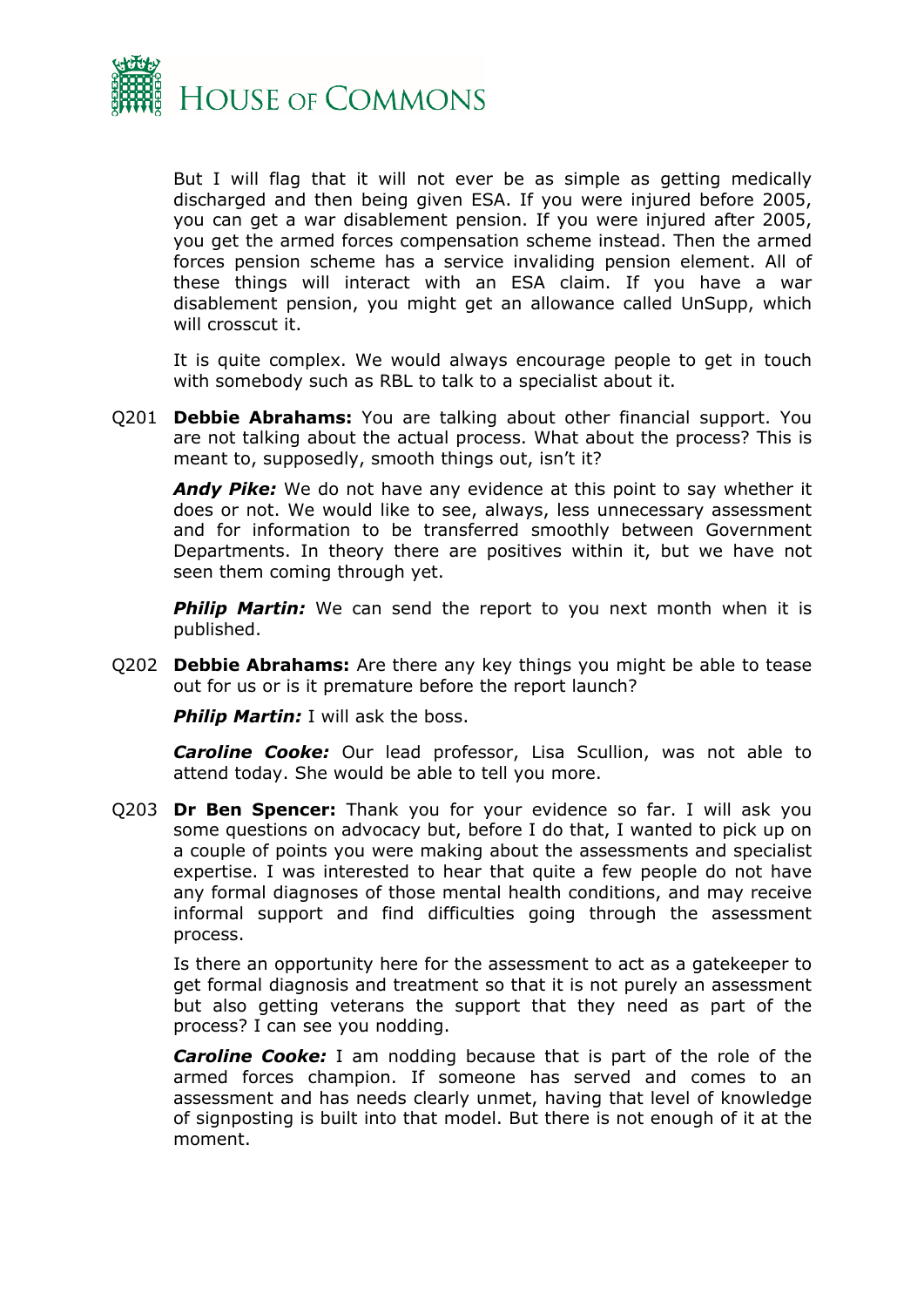

*Philip Martin:* I will read a sentence from the article by Lisa Scullion, my line manager, "Referral to appropriate services (e.g. therapeutic treatment) is also a key component of trauma-informed care". If that is rolled out and if it works properly, part of it is saying, "Would you like me to link into certain services?" Of course, that depends if those services are available and have capacity. We know there is huge demand on the Op Courage services in any case.

I suppose I could flip the question around. Where we see things working well in certain places tends to be where an ecology of services exists. They might have some voluntary sector agencies, maybe a Jobcentre Plus nearby with a good track record and experience of working with veterans and NHS services also on the ball with that. Those tend to link into each other so that the veteran does not fall off the radar and somebody tends to pick them up. They all have awareness of each other.

That develops organically sometimes. Sometimes it develops because of where they are, like Richmond or Aldershot, and they have done it for ages. Sometimes it develops because it is a big area for recruitment of people into the forces and, therefore, lots of people return to that area. Many of the clientele being veterans is just a historic factor. That keys into the whole variability thing we talked about before.

Yes, if the trauma-informed care model works properly, then part of that model is referring people in if you deem that, first, they want that and, secondly, they need it.

*Andy Pike:* Again, I agree with my colleagues here. Once a veteran has left the armed forces and gone outside the wire into the civilian world, they will have multiple points of contact with various statutory or charitable agencies. Lots of different places can pick something up.

There was reference earlier to the 12 years potentially before somebody comes forward with PTSD. They may have left service without knowing that they have a condition and then failed to have had a clinical diagnosis by the time they access support. The assessment may be the first point they do that. If at that point we can flag that they are a veteran, there are some fantastic services across the piece, whether in the voluntary or the statutory sector, for veterans.

Op Courage was referenced earlier within the NHS. If people are made aware of it at the right time, it can help with getting that care to people who need it. The armed forces charity sector is a fantastic sector that can provide specialist support such as RBL, but we can only provide support to people who come forward saying that they need it.

Q204 **Dr Ben Spencer:** Thank you. My second question builds on this. You are clearly fantastic in terms of advocacy. Have you looked at the DWP's Green Paper and the proposals around advocacy? What is your take on them?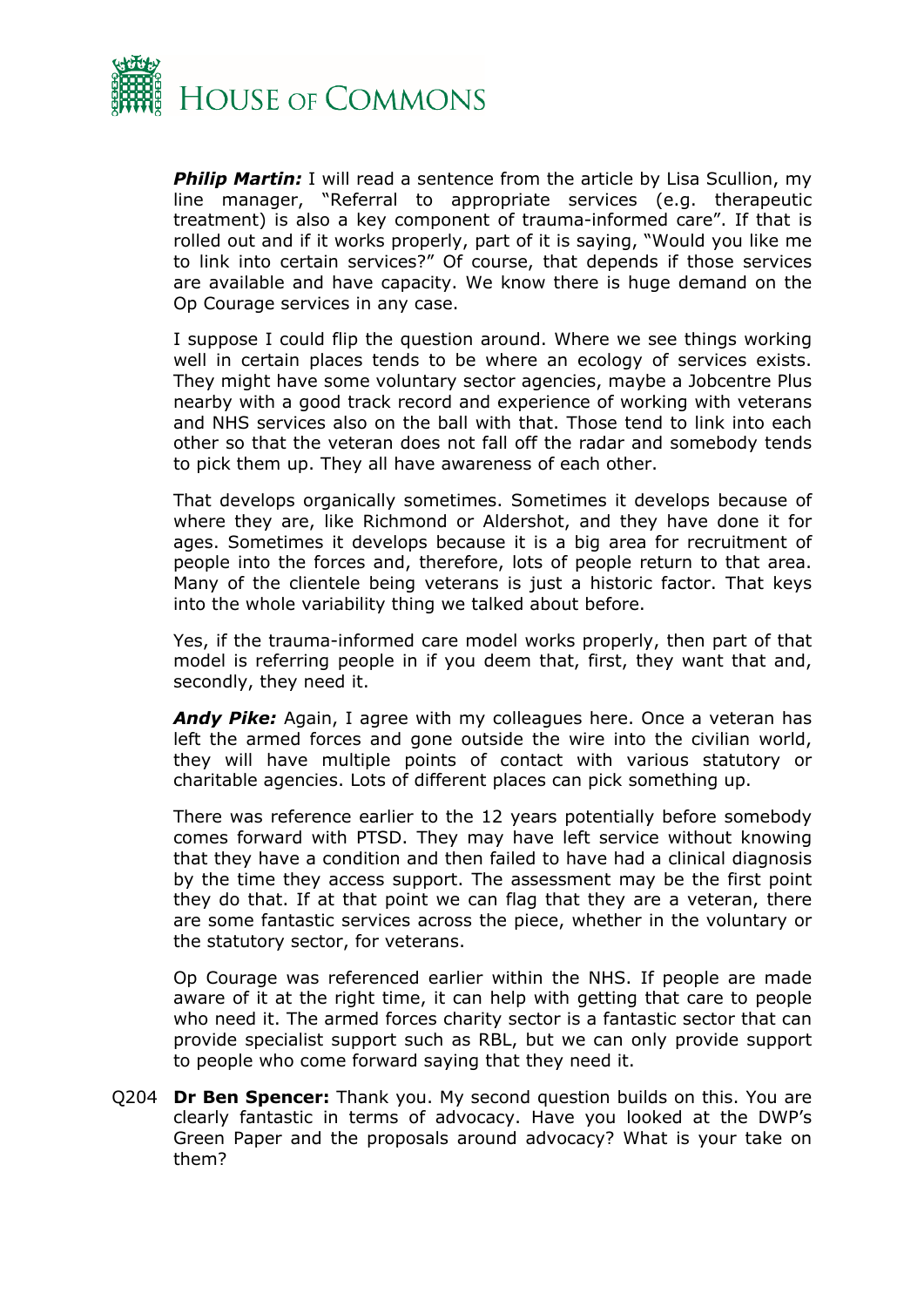

*Andy Pike:* Just to jump in on it, in terms of advocacy within that Green Paper, within the armed forces sector that is fulfilled primarily by the armed forces champions that we have talked about previously. DWP has put a fantastic amount of money into the armed forces champion network. They can act now as a client-facing point of contact or champion for members of the armed forces community who come forward.

But we just do not know how well those work. There is variability of service still. The training somebody has had to undertake to take on that role is not clear. We want to see consistent training throughout the country for that, and an independent evaluation of them that is published so we call look and jump in and help where there are still gaps in that system.

*Caroline Cooke:* There is a wider point on advocacy about self-advocacy and better preparation before leaving service. As the wider work that the Ministry of Defence is doing on life skills gets further developed and rolled out, hopefully, a clear and simple guide to benefit entitlements that people have access to at the right time needs to play into the wider support that is available.

Q205 **Dr Ben Spencer:** Would that be for everyone or particularly for people who have developed medical conditions as part of their service?

*Caroline Cooke:* For everybody but with a more specialist annex that covers medical discharge.

**Philip Martin:** It is an interesting point because veterans have entitlements to enhanced learning credits through the ELCAS, which they can access depending on the length of service. I do not want to think on the hoof, as it were, but a long-term advocacy service that you can access should you need to, similar to the TILS Op Courage model, is an interesting idea.

In terms of transition, I do not want to knock the transition support because especially now there is better support than there was in the past, but some veterans we talked to said that they were not in the right headspace to access that. Should there be more information on benefits at the time of transition? Yes, there should be. Not everybody is in a position to take it up at that time if they are not ready for it in some ways or are not in the right headspace to do it or are dealing with all the practical issues of leaving the forces. Often that takes precedence, especially if they have a family and are trying to find accommodation, employment and so on.

Q206 **Chair:** Thank you. Some of what you have said to us this morning is clearly specific to veterans but, Caroline, you made the point with one of your remarks that what you argue for would benefit the system as a whole and others. What lessons would you highlight from the experience of veterans about how DWP can support other claimants better?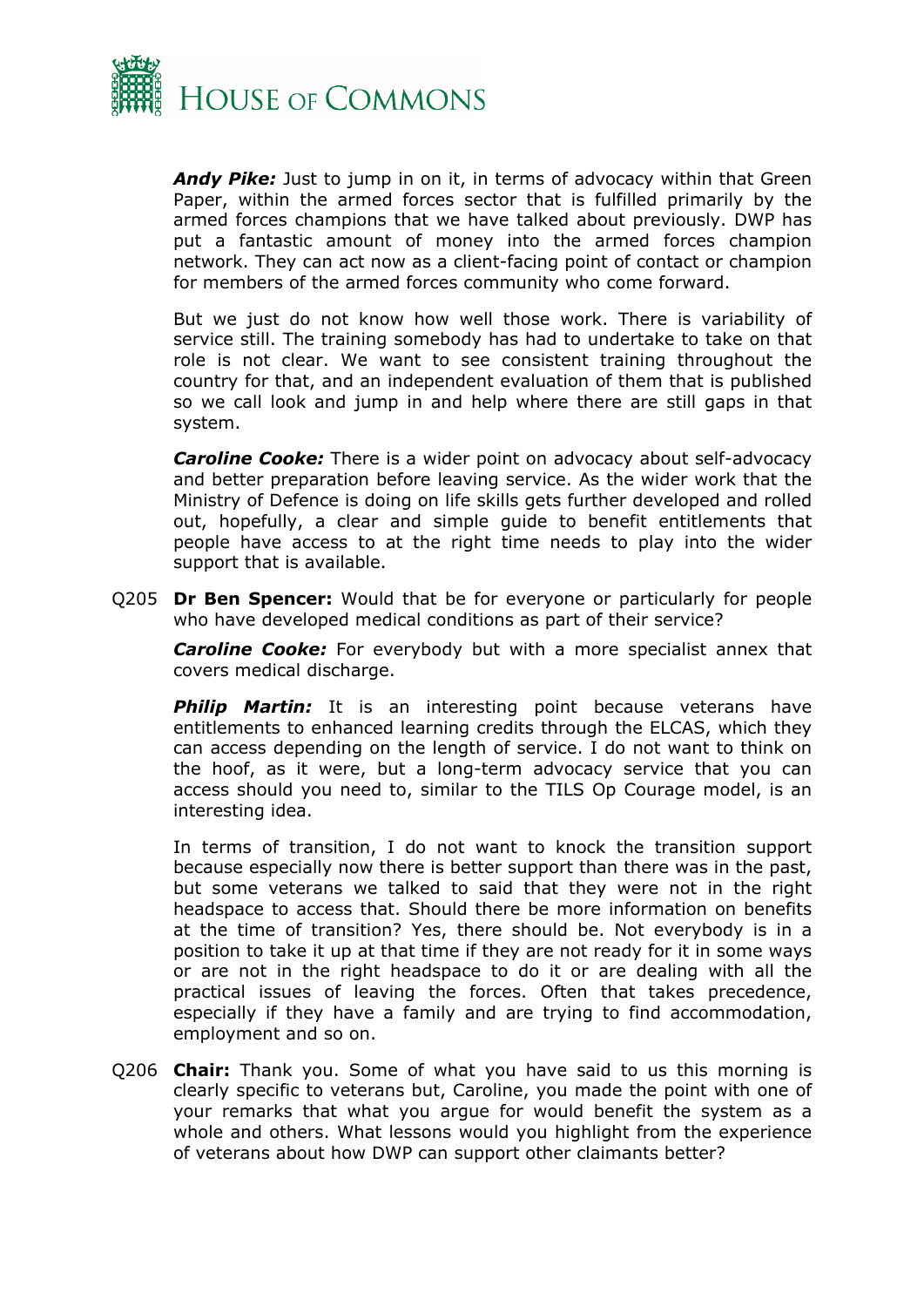

*Caroline Cooke:* Ensure the claimants are as well prepared for their assessment as possible. Use a trauma-informed care approach of empathy and support so that people can communicate their circumstances, and are empowered and enabled to do so in a way that means that their full circumstances get disclosed the first time around and there is not the resource-wasteful need to go to appeal.

**Chair:** Any other points or lessons that occur to anyone?

*Andy Pike:* Looking outside the veteran sphere, it is back to that flexibility point. There was more choice offered about how to undergo an assessment during the pandemic, which is a lesson that could be learned going forward.

Within the research that we have carried out, veterans have found in some ways the best part of the process is going through an appeal. They will be blocked by various things like pride for taking forward an appeal but, if they get there, having the disability expertise on an appeal panel helps and makes them feel understood. It means that you start to understand a condition that potentially has not been brought out during the assessment process until that point. If there are ways to learn the lessons of what works at appeal and bring them earlier into the process, we could definitely look at that.

**Philip Martin:** Yes, there is clearly an overlap with people with disabilities because most mental health and physical health challenges fall into that category. Just being a veteran does not exclude them from that.

To go back to the trauma-informed care model, it effectively supports people to help them navigate the system with compassion and care. We have not talked about other issues like literacy, which affect some veterans as they do the wider population. We all know about navigating all the paperwork. As someone who once claimed many years ago when they had an old booklet that was quite big, it was difficult to complete it all. That can be a difficult process to navigate.

We see again and again that people have good days and bad days when they have mental health issues. Again, that does not affect just veterans. If you are called to an assessment on a bad day and you do not turn up, or you turn up and cannot function effectively, you will suffer as a result of that. Having the flexibility within the system to understand that is key.

In the global sense, I do not know if you will talk about the covenant and the new Armed Forces Act or ask any questions about that.

**Chair:** We will not.

**Philip Martin:** Okay. Within that, we focus on veterans because we are trying to build a system that treats veterans fairly and minimises disadvantage. That is now coming into legislation. I would wrap up by saying that that is what makes veterans unique in that sense. We are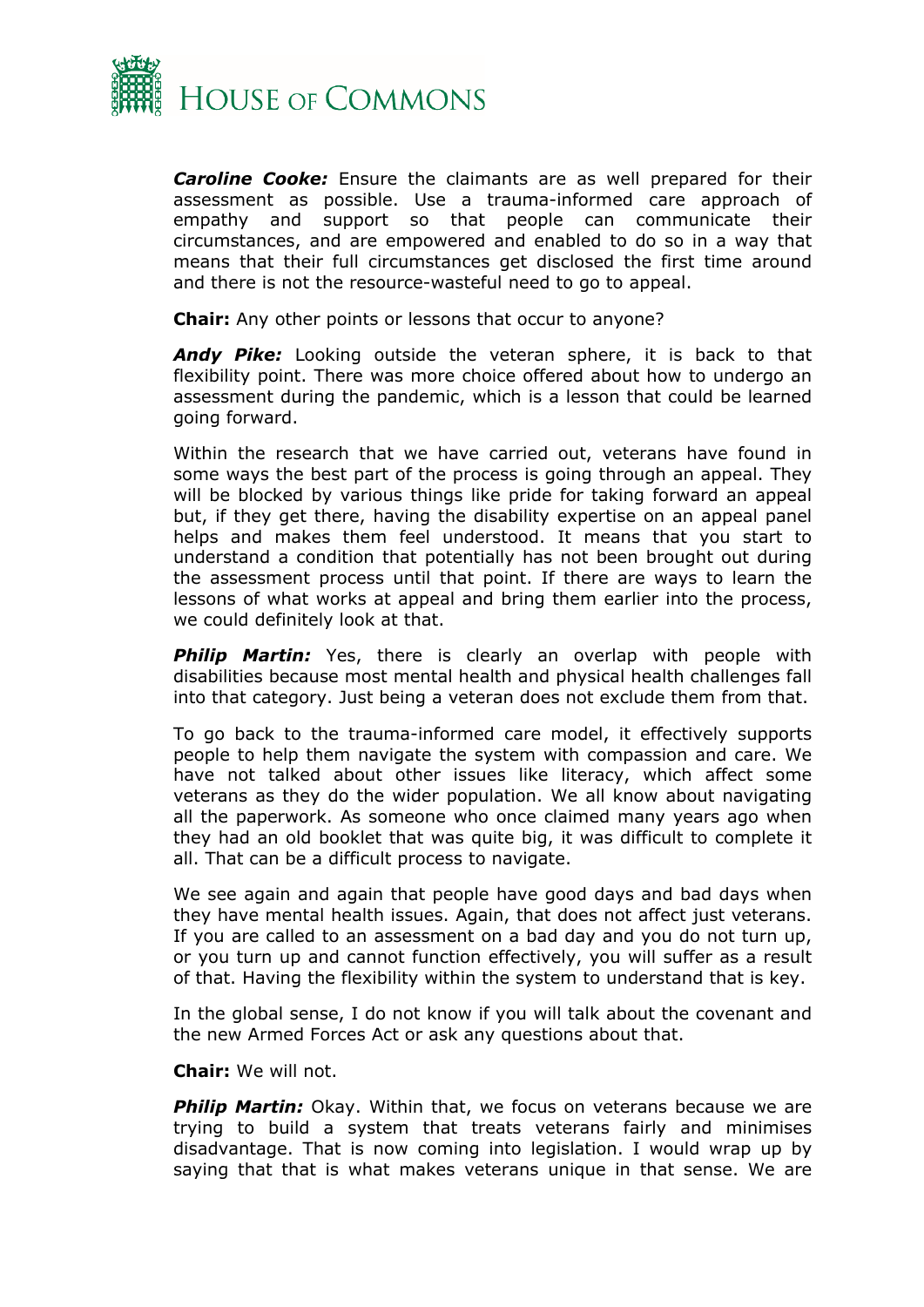

trying to build a system that provides the flexibility to minimise the disadvantages they might experience.

Q207 **Chair:** From what you have said this morning, it sounds as though advocacy that understands the reality of service life is more important than advocacy around specific disabilities. Is that right?

*Caroline Cooke:* It all depends on individual circumstance. Some people will need that advocacy about their specific disability. To generalise in a way that probably does not work, the support of someone who understands the armed forces environment is key.

Q208 **Chair:** Okay. I have just a couple of final points. I had not heard before that 12 years was the norm. Is that the average time between something happening and post-traumatic stress disorder kicking in?

*Andy Pike:* That figure used to be used a lot. That timescale is decreasing, as far as we know. Combat Stress, which is the mental health expert in our sector, is the one to help you on that.

*Caroline Cooke:* It is slightly disputed but approximately that, still.

Q209 **Chair:** Okay. Caroline, you made the rather shocking point that it takes 18 months for the service military records to be sent to the GP. Has that always been the case or has it got worse? It seems a long time.

*Caroline Cooke:* In some instances, not in all, but recent research made that finding.

**Andy Pike:** To quickly jump in on that point, Programme Cortisone has been ongoing now since at least 2014. It is meant to digitise the records so that when somebody leaves service their armed forces Defence Medical Service record can be swiftly transferred across to the NHS. That was launched in 2014 and is still not complete to this day. It has been knocked back. We have had some progress on it and are possibly getting closer to a solution, but the longer that situation goes on, the longer there will be this delay in the system.

*Caroline Cooke:* There are some awful examples where they have been chased and chased and nothing has happened. That is not always the case.

Q210 **Chair:** Quite apart from claiming benefits, if you want to go and see your GP having been discharged, the fact that the GP does not know anything about you must be a problem.

*Caroline Cooke:* Yes, and having to tell your story over and over again.

*Andy Pike:* I realise we are probably running out of time. Can I make one last point?

**Chair:** Please do, yes.